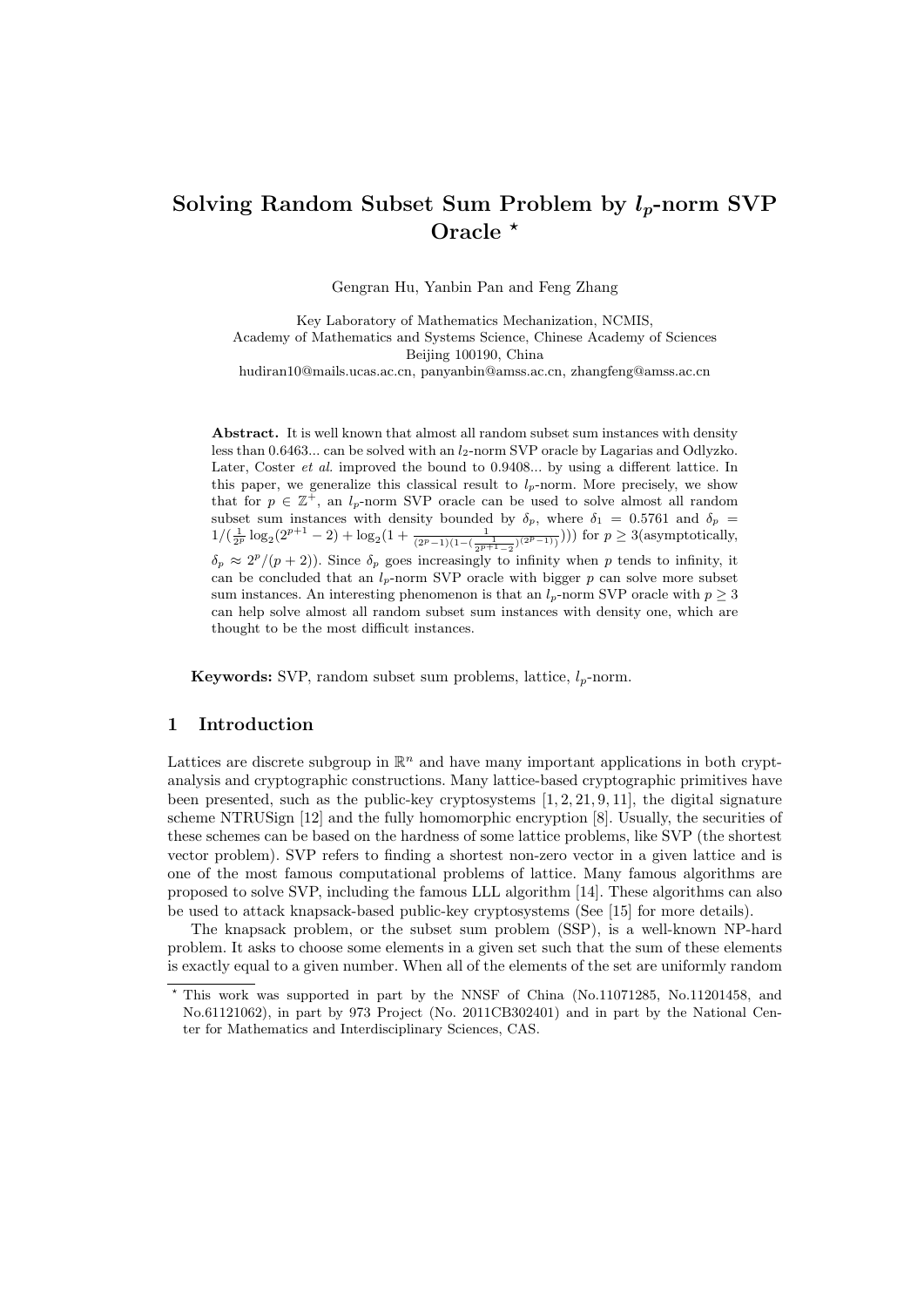over some set, it comes to the random subset sum problem (RSSP), which is also a significant computational problem.

The hardness of RSSP is still not clear. However, it seems that there is a very close relationship between the hardness of RSSP and its density. When the density is large enough, it can be solved via dynamic programming. When the density is small enough, it can be solved by LLL algorithm [15]. In [13], Impagliazzo and Naor showed that the hardest instances of RSSP lie in those with density equal to 1.

Some relations between SVP and RSSP have been exploited. In 1985, Lagarias and Odlyzko [15] showed that the  $l_2$ -norm SVP oracle can be used to solve almost all random subset sum instances with density bounded by 0.6463 when the size of the subset sum instance is large enough. Later, Coster *et al.* [5] improved this bound to  $0.9408$ . However, it is a long standing open problem to solve the RSSP instances with density 1 using the lattice  $l_2$ -norm SVP oracle.

In this work, we give a very interesting result that any  $l_p$ -norm SVP oracle  $(p > 2)$  can help to solve the RSSP with density 1 efficiently. More precisely, if  $p \in \mathbb{Z}^+$ , an  $l_p$ -norm SVP oracle can be used to solve almost all random subset sum instances with density bounded by  $\delta_p = 1/(\frac{1}{2^p} \log_2(2^{p+1} - 2) + \log_2(1 + \frac{1}{(2^p-1)(1-(\frac{1}{2^{p+1}-2})^{(2^p-1)})}))$ . It is easy to see that  $\delta_p$ goes increasingly to infinity as p tends to infinity, which implies that an  $l_p$ -norm SVP oracle with bigger p can solve more subset sum instances. Especially, an  $l_{\infty}$ -norm SVP oracle can solve all the subset sum instances, which coincides with the deterministic reduction from subset sum problem to  $l_{\infty}$ -norm SVP. It seems that the hardness of  $l_p$ -norm SVP increases as p gets bigger. However, in practice, the existing SVP algorithms are mostly in  $l_2$ -norm, even the  $l_p$ -norm SVP algorithm in [6] uses the MV algorithm (an  $l_2$ -norm SVP algorithm in [18]) as a starting point.

In fact, it is well known that the  $l_{\infty}$ -norm SVP is NP-hard under deterministic reduction, whereas SVP for other norms are proved to be NP-hard under only probabilistic reductions (see [3, 17, 19]). In addition, Regev and Rosen [22] proved for any  $\epsilon > 0$ ,  $l_2$ -norm SVP<sub>1+ $\epsilon$ </sub> can be probabilistically reduced to  $l_p$ -norm SVP for all  $1 \leq p \leq \infty$  which showed that the  $l_2$ -norm SVP<sub>1+ $\epsilon$ </sub> is easiest. Unfortunately, reduction from exact  $l_2$ -norm SVP to  $l_p$ -norm SVP has still not been found.

We would like to point out that if RSSP can be proved to be NP-hard, then by our result, we can prove  $l_p$ -norm SVP  $(p > 2, p \in \mathbb{Z}^+)$  is NP-hard under probabilistic reduction. Such a reduction will be more simple and clear, compared to the previous reductions.

Moreover, as a byproduct, we give an upper bound of the number of the integer points in an  $l_p$  ball, which is shown to be very nice for  $p \geq 3$ .

Roadmap. The remainder of the paper is organized as follows. In Section 2, we give some preliminaries needed. In Section 3, we describe our probabilistic reduction from random subset sum problem to  $l_p$ -norm SVP in details. Finally, we give a short conclusion in Section 4.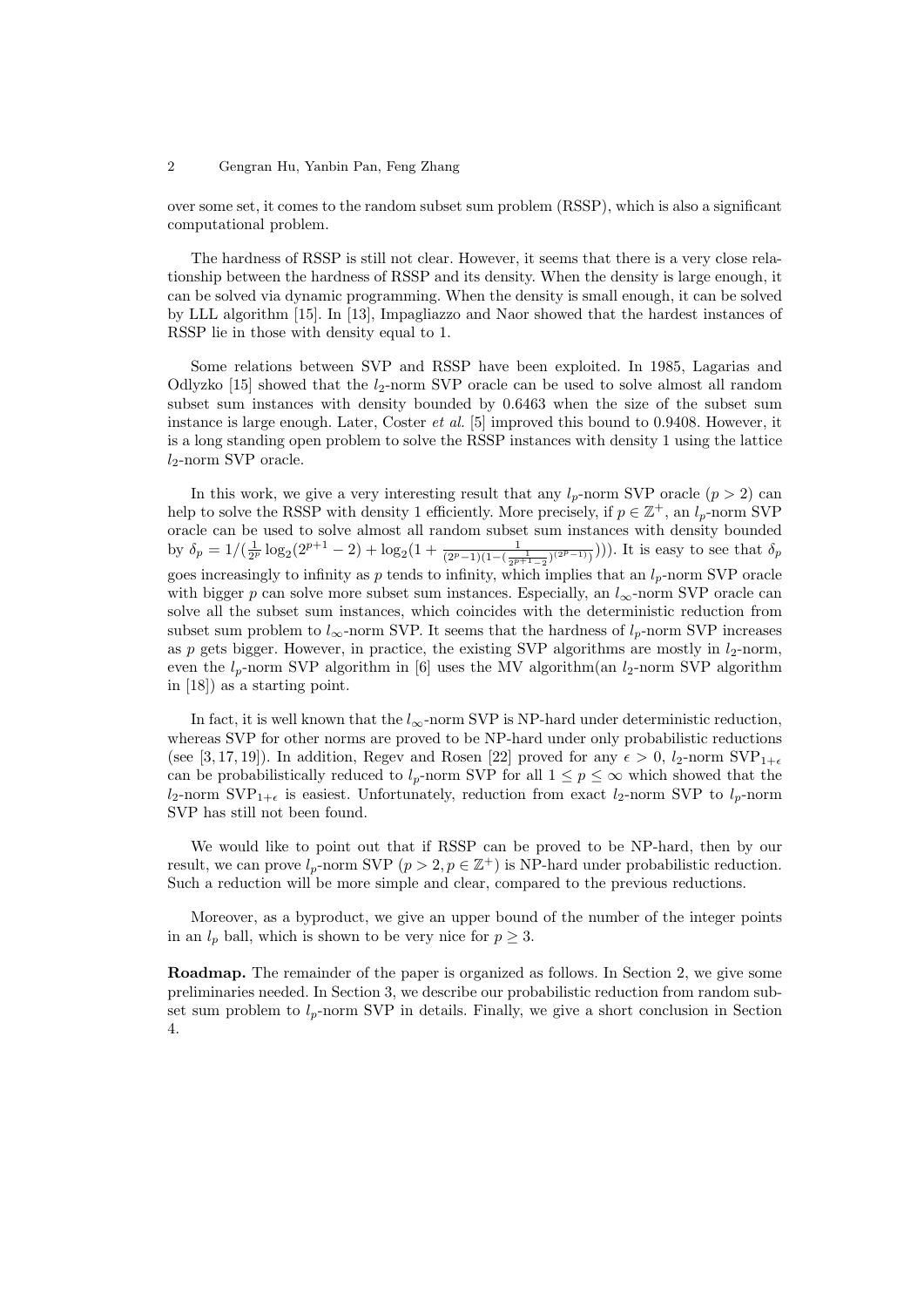## 2 Preliminaries

We denote by Z the integer ring. We use bold letters to denote vectors. If  $\mathbf{v} \in \mathbb{R}^n$  is a vector, then we denote by  $v_i$  the *i*-th entry of **v**. Let  $||\mathbf{v}||_p$  be the  $l_p$  norm of **v**, that is, vector, then we denote<br> $\|\mathbf{v}\|_p = (\sum_{i=1}^n |v_i|^p)^{1/p}.$ 

## 2.1 Lattice

Given a matrix  $B = (b_{ij}) \in \mathbb{R}^{m \times n}$  with rank n, the lattice  $\mathcal{L}(B)$  spanned by the columns of  $B$  is

$$
\mathcal{L}(B) = \{Bx = \sum_{i=1}^n x_i b_i | x_i \in \mathbb{Z} \},\
$$

where  $b_i$  is the *i*-th column of B. We call m the dimension of  $\mathcal{L}(B)$  and n its rank.

**Definition 1** ( $l_p$ -norm SVP). Given a lattice basis B, the  $l_p$ -norm SVP asks to find a nonzero vector in  $\mathcal{L}(B)$  with the smallest  $l_p$ -norm.

# 2.2 Random Subset Sum Problem

Given  $\mathbf{a} = (a_1, a_2, \dots, a_n)$  distributed uniformly in  $[1, A]^n$  and  $s = \sum_{i=1}^n e_i a_i$  where  $\mathbf{e} =$  $(e_1, e_2, \ldots, e_n) \in \{0, 1\}^n$ , RSSP refers to finding some  $\mathbf{c} = (c_1, c_2, \ldots, c_n) \in \{0, 1\}^n$  such that  $c_n$  are written to the contribution of the contribution of the contribution that  $s = \sum_{i=1}^{n} c_i a_i$  without knowing **e**. Notice that the solution **c** may not be the original e.

The density of these  $a_i$ 's is defined by

$$
d = \frac{n}{\log_2(A)}.
$$

It was shown by Lagarias and Odlyzko [15] that almost all the subset sum problem with density less than 0.6463 . . . would be solved in polynomial time with a single call to an oracle that can find the shortest vector in a special lattice. Later, Coster *et al.* [5] improved the bound to  $0.9408...$  by finding a shortest nonzero vector with an  $l_2$ -norm SVP oracle in the following lattice spanned by the columns of

|  |  | $Na_1 Na_2 \ldots Na_n Ns$ |  |
|--|--|----------------------------|--|

where  $N$  is a big enough integer.

## 2.3 Estimation of the Combinatorial Number

By Stirling's Formula, we have the following estimation for the combinatorial number,

$$
\binom{\alpha n}{\beta n} = \overset{\circ}{O}(2^{\alpha H(\beta/\alpha)n}),
$$

where  $H(x) = -x \log_2 x - (1-x) \log_2(1-x)$  and  $\widetilde{O}(f(n)) = O(f(n) * poly(\log(f(n))))$ .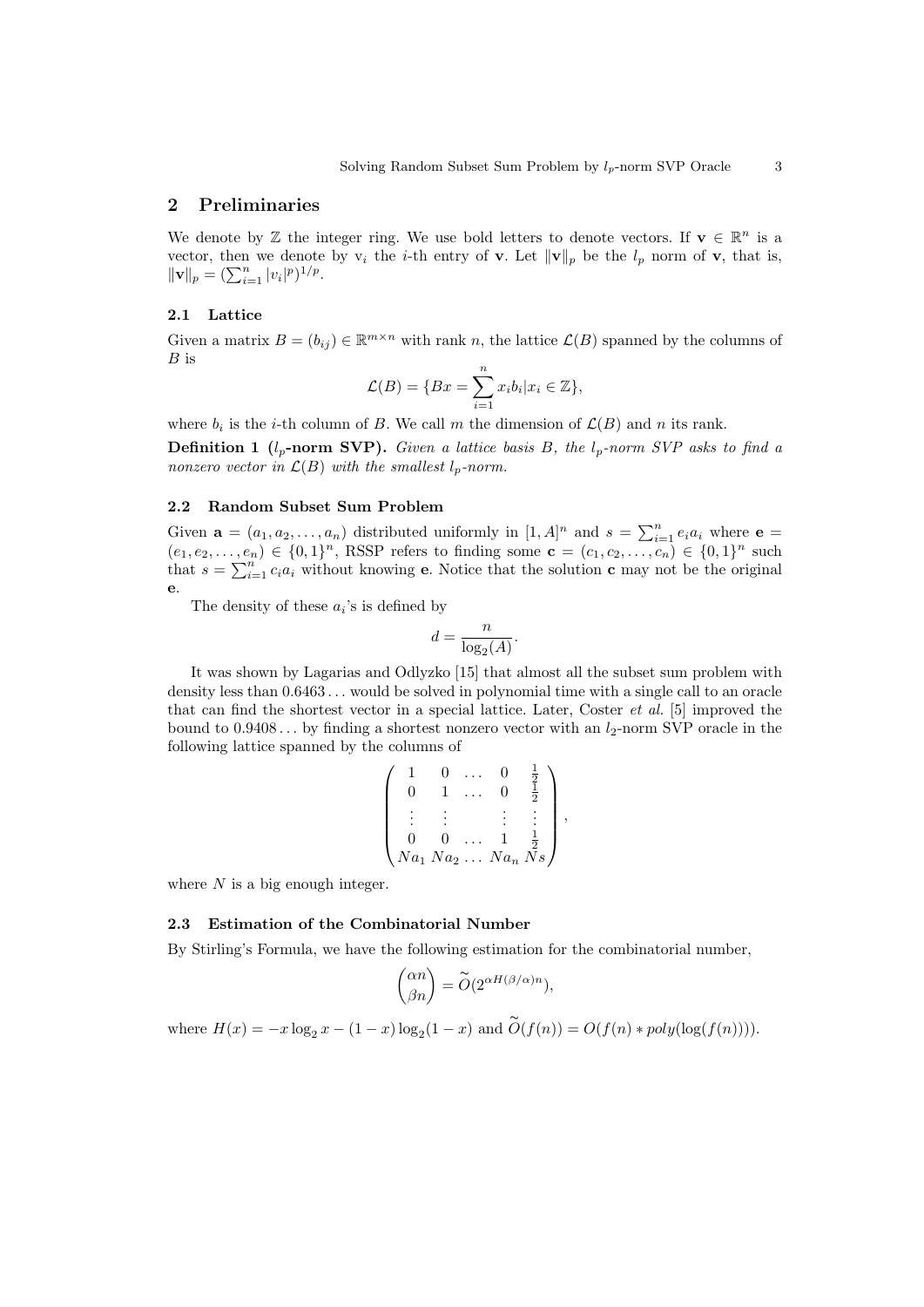# 3 Solving Random Subset Sum Problem by  $l_p$ -norm SVP Oracle

# 3.1 The Upper Bound of the Number of Integer Points in an  $l_p$ -Ball

We first give some results about the number of the integer points in an  $l_p$ -ball, that is,  $\#\{\mathbf{x} \in \mathbb{Z}^{n+1} | \|\mathbf{x}\|_p \leq \frac{1}{2}(n+1)^{\frac{1}{p}}\}.$ 

**Theorem 1** For all  $n \geq 1$ ,

– If  $p = 1$  and n large enough,

$$
\#\{\mathbf{x} \in \mathbb{Z}^n | \|\mathbf{x}\|_1 \le \frac{1}{2}n\} \le 2^{c_1 n},
$$

where  $c_1 = 1.7357$ .  $- If p = 2,$ 

$$
\#\{\mathbf{x}\in\mathbb{Z}^n|\|\mathbf{x}\|_2\leq\frac{1}{2}\sqrt{n}\}\leq 2^{c_2n},
$$

where  $c_2 = 1.0628$ .  $-If p \geq 3$  and  $p \in \mathbb{Z}^+,$  $\#\{\mathbf{x}\in\mathbb{Z}^n|\|\mathbf{x}\|_p\leq\frac{1}{2}\}$  $\frac{1}{2}n^{\frac{1}{p}}\} \leq 2^{c_p n},$ where  $c_p \approx \frac{1}{2^p} \log_2(2^{p+1} - 2) + \log_2(1 + \frac{1}{2^p - 1}).$ 

Proof. We will prove the theorem in three cases.

 $-p = 1$ :

For simplicity, we assume n is even (the case when n is odd is similar). Let  $R(m, n) \triangleq$  $\#\{\mathbf{x} \in \mathbb{Z}^n, \mathbf{x} \text{ has } m \text{ nonzero entries } \mid \mathbf{x} \leq \frac{1}{2}n\}, \text{ then}$ 

$$
\#\{\mathbf{x}\in\mathbb{Z}^n|\|\mathbf{x}\|_1\leq\frac{1}{2}n\}=\sum_{m=0}^{n/2}R(m,n).
$$

It is easy to know that  $R(m, n) = 2^m {n \choose m}$  $\sum_{j=m}^{n/2}$  $\binom{j-1}{m-1}$  $= 2^m {n \choose m} {n/2 \choose m}$ ¢ . Assume  $R(m_n, n) =$  $\max_{m} R(m, n)$ , then  $\#\{\mathbf{x} \in \mathbb{Z}^n | \|\mathbf{x}\|_1 \leq \frac{1}{2}n\} \leq \frac{1}{2}n(R(m_n, n))$ . Noticing that

$$
R(m+1,n)/R(m,n) = \frac{2^{m+1} {n \choose m+1} {n/2 \choose m+1}}{{2^m {n \choose m} {n/2 \choose m}}} = \frac{(n-m)(n-2m)}{(m+1)^2}
$$

is decreasing with respect to  $m$ , we have

$$
\begin{cases} R(m_n, n) / R(m_n - 1, n) \ge 1, \\ R(m_n + 1, n) / R(m_n, n) \le 1, \end{cases}
$$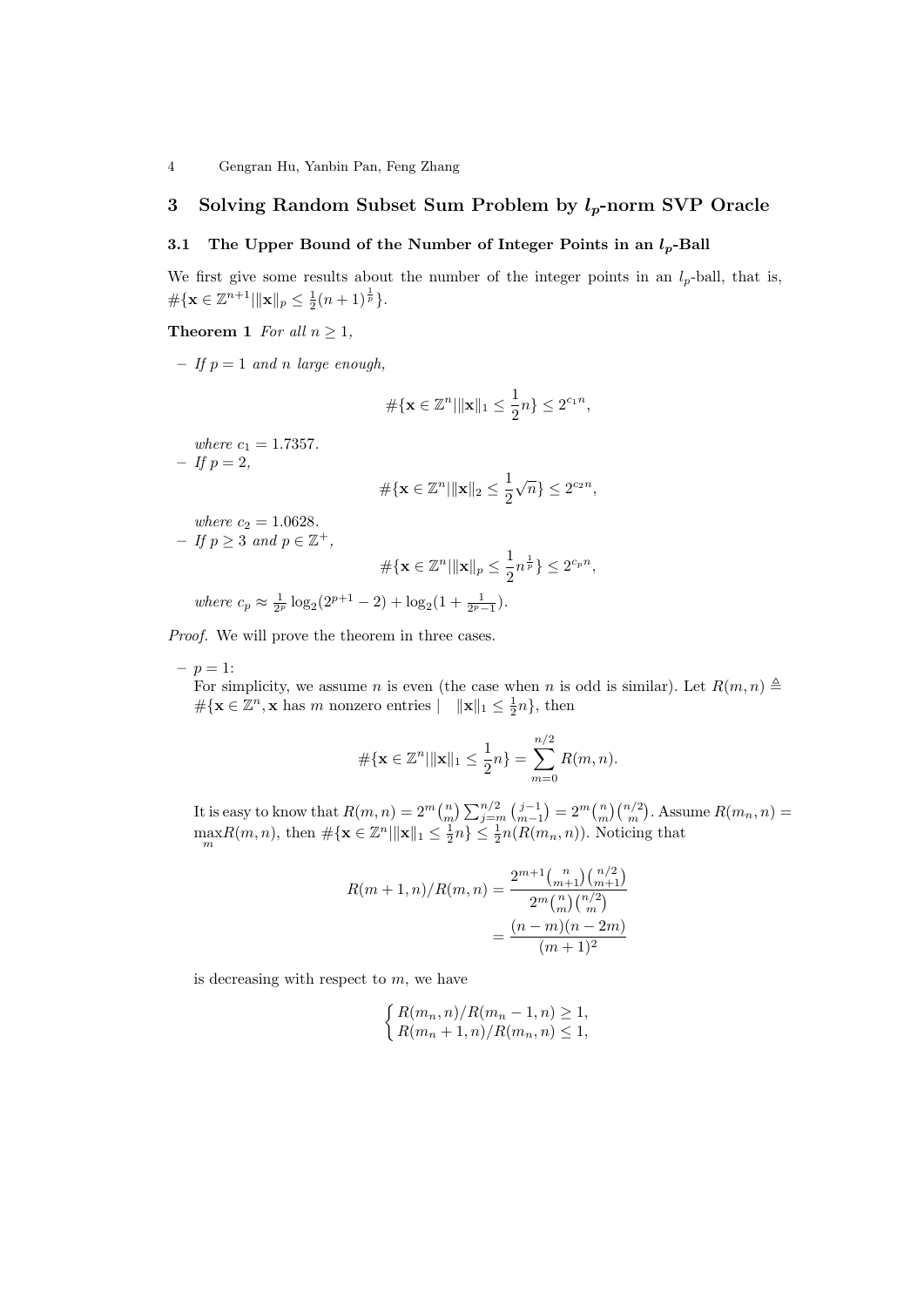which implies that

$$
\begin{cases} m_n \le 0.381966n + 0.658359, \\ m_n \ge 0.381966n - 0.828427, \end{cases}
$$

since  $m_n \leq n/2$ . We obtain  $m_n \approx 0.381966n$ . Thus, we have the bound

$$
\#\{\mathbf{x} \in \mathbb{Z}^n | \|\mathbf{x}\|_1 \le \frac{1}{2}n\} \le \frac{1}{2}n2^{0.381966n} \binom{0.5n-1}{0.381966n-1} \binom{n}{0.381966n}
$$

Using the estimation  $\binom{\alpha n}{\beta n} = \widetilde{O}(2^{\alpha H(\beta/\alpha)n})$ , finally we have for n large enough

$$
\#\{\mathbf{x}\in\mathbb{Z}^n|\|\mathbf{x}\|_1\leq\frac{1}{2}n\}=\widetilde{O}(2^{0.381966n+0.39422n+0.9594187n})=\widetilde{O}(2^{1.7356047n})\leq 2^{1.7357n}.
$$

$$
- \text{ If } p = 2:
$$

It has been proven in Section 3 in [5].

- If  $p \ge 3$  and  $p \in \mathbb{Z}^+$ :<br>Let  $\theta(z) = 1 + 2 \sum_{i=1}^{\infty} z^{i^p}$  and  $r_n(k)$  be the number of integer solutions to

$$
\sum_{i=1}^{n} |x_i|^p = k.
$$

Then

$$
(\theta(z))^n = \sum_{k=0}^{\infty} r_n(k) z^k.
$$

For all  $x > 0$ , we have

$$
\# \{ \mathbf{x} \in \mathbb{Z}^n | \|\mathbf{x}\|_p \le \frac{1}{2} n^{\frac{1}{p}} \} = \# \{ \mathbf{x} \in \mathbb{Z}^n | \|\mathbf{x}\|_p^p \le \frac{1}{2^p} n \}
$$

$$
= \sum_{k \le \frac{1}{2^p} n} r_n(k)
$$

$$
\le \sum_{k \le \frac{1}{2^p} n} r_n(k) e^{\frac{1}{2^p} nx} e^{-kx}
$$

$$
\le \sum_{k=0}^{\infty} r_n(k) e^{\frac{1}{2^p} nx} e^{-kx}
$$

$$
= e^{\frac{1}{2^p} nx} \sum_{k=0}^{\infty} r_n(k) e^{-kx}
$$

$$
= e^{\frac{1}{2^p} nx} (\theta(e^{-x}))^n.
$$

Let

$$
f_p(x) = \frac{1}{2^p}x + \ln \theta(e^{-x}).
$$

We have

$$
\#\{\mathbf{x} \in \mathbb{Z}^n | \|\mathbf{x}\|_p \le \frac{1}{2}n^{\frac{1}{p}}\} \le e^{f_p(x)n} = 2^{(\log_2 e)f_p(x)n}
$$

.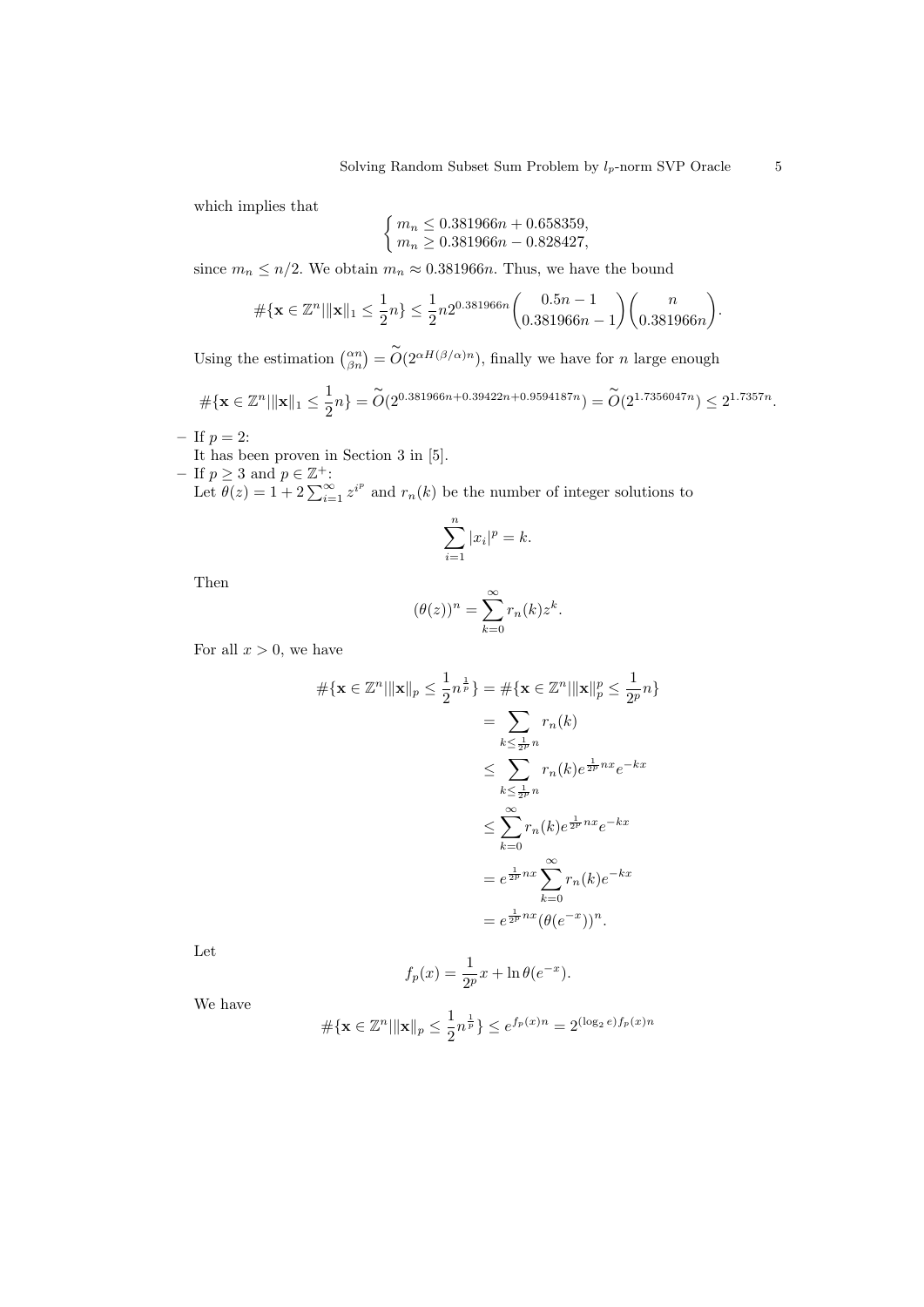holds for all  $x > 0$ .

So we only need to compute  $\min_{x>0} f_p(x)$ . It is difficult to give the exact value of  $\min_{x>0} f_p(x)$ . Next we give an upper bound for  $\min_{x>0} f_p(x)$ .

Noticing that

$$
f_p(x) = \frac{1}{2^p}x + \ln \theta(e^{-x}) = \frac{1}{2^p}x + \ln(1 + 2e^{-1^px} + 2e^{-2^px} + 2e^{-3^px} + \dots + 2e^{-k^px} + \dots),
$$
  
we define  

$$
l_p(x) \triangleq \frac{1}{2^p}x + \ln(1 + 2e^{-x})
$$

and

$$
u_p(x) \triangleq \frac{1}{2^p} x + \ln(1 + 2e^{-x} + 2e^{-2^p x} + 2e^{-(2^p + 2^p - 1)x} + \dots + 2e^{-(k-1)2^p - (k-2)x} + \dots)
$$
  
= 
$$
\frac{1}{2^p} x + \ln(1 + \frac{2e^{-x}}{1 - e^{-(2^p - 1)x}}).
$$

When  $p \geq 1$ , the difference sequence  $(2^p - 1^p, 3^p - 2^p, 4^p - 3^p, \cdots)$  is not decreasing, then for  $k \geq 2$ ,

$$
2e^{-k^p x} = 2e^{-x(1+(2^p-1^p)+(3^p-2^p)+\cdots+(k^p-(k-1)^p))}
$$
  
\n
$$
\leq 2e^{-x(1+(2^p-1^p)+(2^p-1)+\cdots+(2^p-1))}
$$
  
\n
$$
= 2e^{-((k-1)2^p-(k-2))x}
$$

So we have

$$
l_p(x) \le f_p(x) \le u_p(x)
$$

holds for all  $x > 0$ , which implies

$$
\min_{x>0} l_p(x) \le \min_{x>0} f_p(x) \le \min_{x>0} u_p(x).
$$

Because  $l_p(x)$  takes the minimum

$$
l_p(x_0(p)) = \frac{1}{2^p} \ln(2^{p+1} - 2) + \ln(1 + \frac{1}{2^p - 1})
$$

at

$$
x_0(p) = \ln(2^{p+1} - 2)
$$

and

$$
u_p(x_0(p)) = \frac{1}{2^p} \ln(2^{p+1} - 2) + \ln(1 + \frac{1}{(2^p - 1)(1 - (\frac{1}{2^{p+1} - 2})(2^p - 1)})
$$

we have an interval estimate  $[l_p(x_0(p)), \quad u_p(x_0(p))]$  for  $\min_{x>0} f_p(x)$  since

$$
l_p(x_0(p)) = \min_{x>0} l_p(x) \le \min_{x>0} f_p(x) \le \min_{x>0} u_p(x) \le u_p(x_0(p)).
$$

Taking  $c_p = \log_2 e \cdot u_p(x_0(p))$ , the result for  $p \geq 3$  follows.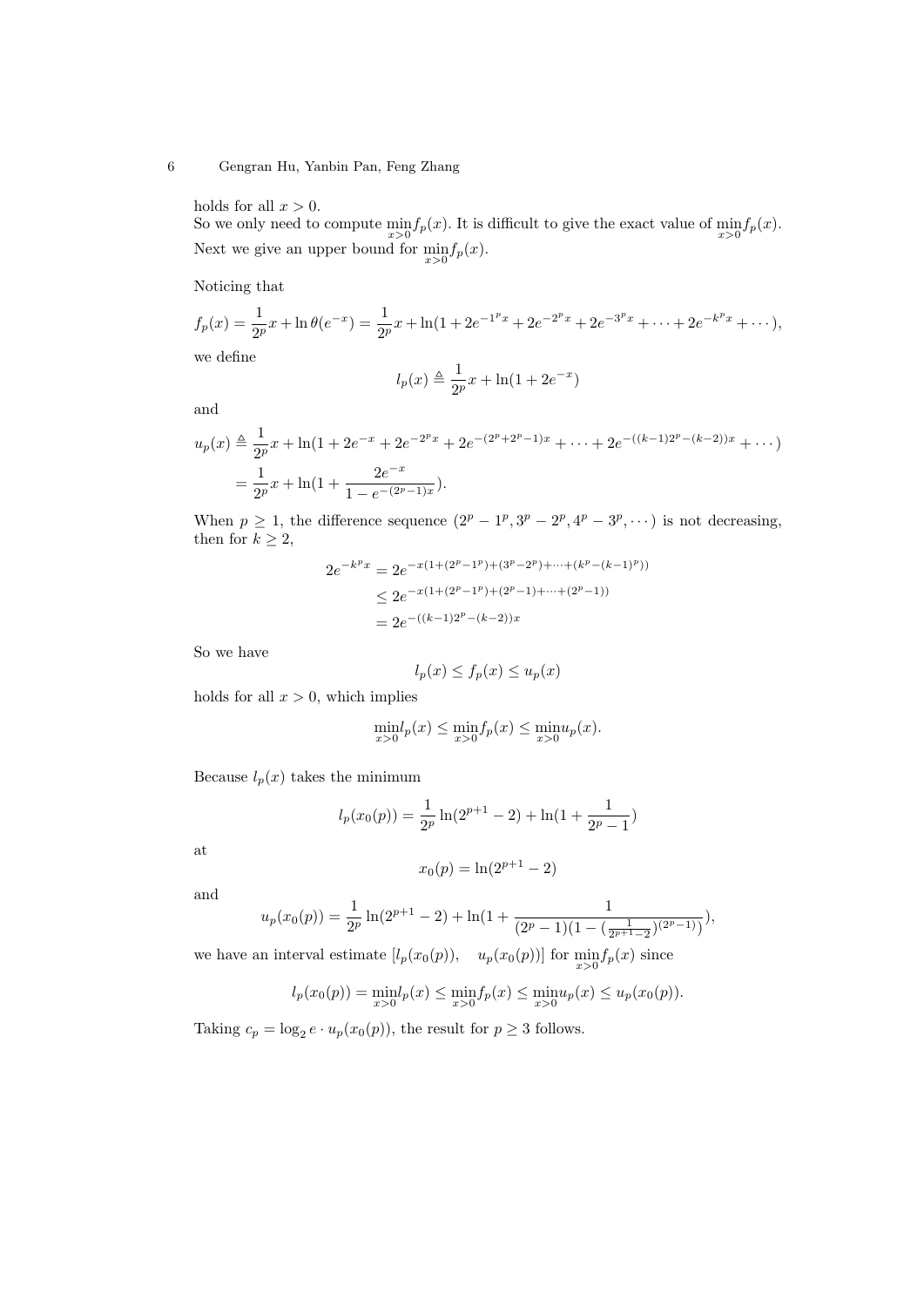We would like to point out that  $2^{c_p n}$  is a very nice estimation of the number of integer points in the  $l_p$  ball  $\{x \in \mathbb{Z}^n | ||x||_p \leq \frac{1}{2}n^{\frac{1}{p}}\}$  for  $p \geq 3$ . In fact, we can easily have an asymptotic rough lower bound for the number of integer points by just considering those vectors in the ball with exactly  $\frac{1}{2^p}n$  entries in  $\{-1,1\}$  and other entries equal to 0. The total number of such vectors is  $2^{\frac{1}{2p}n} \cdot \left(\frac{n}{\frac{1}{2p}n}\right)$ to the is approximately equal to  $2(H(\frac{1}{2^p})+\frac{1}{2^p})^n$ . Hence for  $p \in \mathbb{Z}^+$  and n large enough, we have

$$
\#\{\mathbf{x}\in\mathbb{Z}^n|\|\mathbf{x}\|_p\leq\frac{1}{2}n^{\frac{1}{p}}\}\geq 2^{k_p n},
$$

where  $k_p = \frac{p+1}{2^p} - (1 - \frac{1}{2^p}) \log_2(1 - \frac{1}{2^p})$ . Interestingly, we find that  $k_p$  is exactly the total lower bound  $\log_2 e \cdot l_p(x_0(p))$  obtained above.

The table below gives the values of  $l_p(x_0(p)) (= \ln 2 \cdot k_p)$  and  $u_p(x_0(p))$  for p from three to ten.

| $\boldsymbol{\eta}$ |  |  |  | 10                                                                                                                       |
|---------------------|--|--|--|--------------------------------------------------------------------------------------------------------------------------|
|                     |  |  |  | $\left l_{n}\right 0.4634\left 0.2771\left 0.1607\right 0.0913\left 0.0511\right 0.2827\left 0.0155\right 0.0084\right $ |
|                     |  |  |  | $ u_n $ 0.4634 $ 0.2771 0.1607 0.0913 0.0511 0.2827 0.0155 0.0084 $                                                      |

It can be seen that  $u_p(x_0(p))$  is a very good estimation of  $\min_{x>0} f_p(x)$ , since for  $p \geq 3$ ,  $l_p(x_0(p))$  and  $u_p(x_0(p))$  are nearly the same. Similarly,  $2^{c_p n}$  is a very nice estimation of the number of integer points in the  $l_p$  ball for  $p \geq 3$ , since the upper bound and the lower bound are also nearly the same. In fact, the asymptotic forms for  $l_p(x_0(p))$  and  $u_p(x_0(p))$  are the same:

$$
l_p(x_0(p)) \approx \ln 2 \cdot \frac{p+2}{2^p}, u_p(x_0(p)) \approx \ln 2 \cdot \frac{p+2}{2^p}.
$$

# 3.2 Solving Random Subset Sum Problem by  $l_p$ -norm SVP Oracle

To solve the subset sum problem defined by  $a_i(1 \leq i \leq n)$  and s, we consider the lattice  $\mathcal{L}(B)$  generated by the columns of B where

$$
B = \begin{pmatrix} 1 & 0 & \dots & 0 & \frac{1}{2} \\ 0 & 1 & \dots & 0 & \frac{1}{2} \\ \vdots & \vdots & & \vdots & \vdots \\ 0 & 0 & \dots & 1 & \frac{1}{2} \\ 0 & 0 & \dots & 0 & \frac{1}{2} \\ Na_1\,Na_2\,\dots\,Na_n\,Ns \end{pmatrix},
$$

and  $N > \frac{1}{2}(n+1)^{\frac{1}{p}}$  is an positive integer. Notice that our lattice is a little different from Coster *et al.*'s, which leads a more simple reduction. The additional row in the lattice basis matrix can bound the last integer coefficient more tightly(see section 3 of [5] for more details).

Any  $\mathbf{x} = (x_1, x_2 \dots x_n, x_{n+1}, x_{n+2})^T \in \mathcal{L}(B)$  can be written as

$$
\begin{cases}\n x_i = w_i + \frac{1}{2}w & (i = 1, 2...n) \\
x_{n+1} = \frac{1}{2}w & (i = 1, 2...n) \\
x_{n+2} = N(\sum_{i=1}^n w_i a_i + ws)\n\end{cases}
$$
\n(1)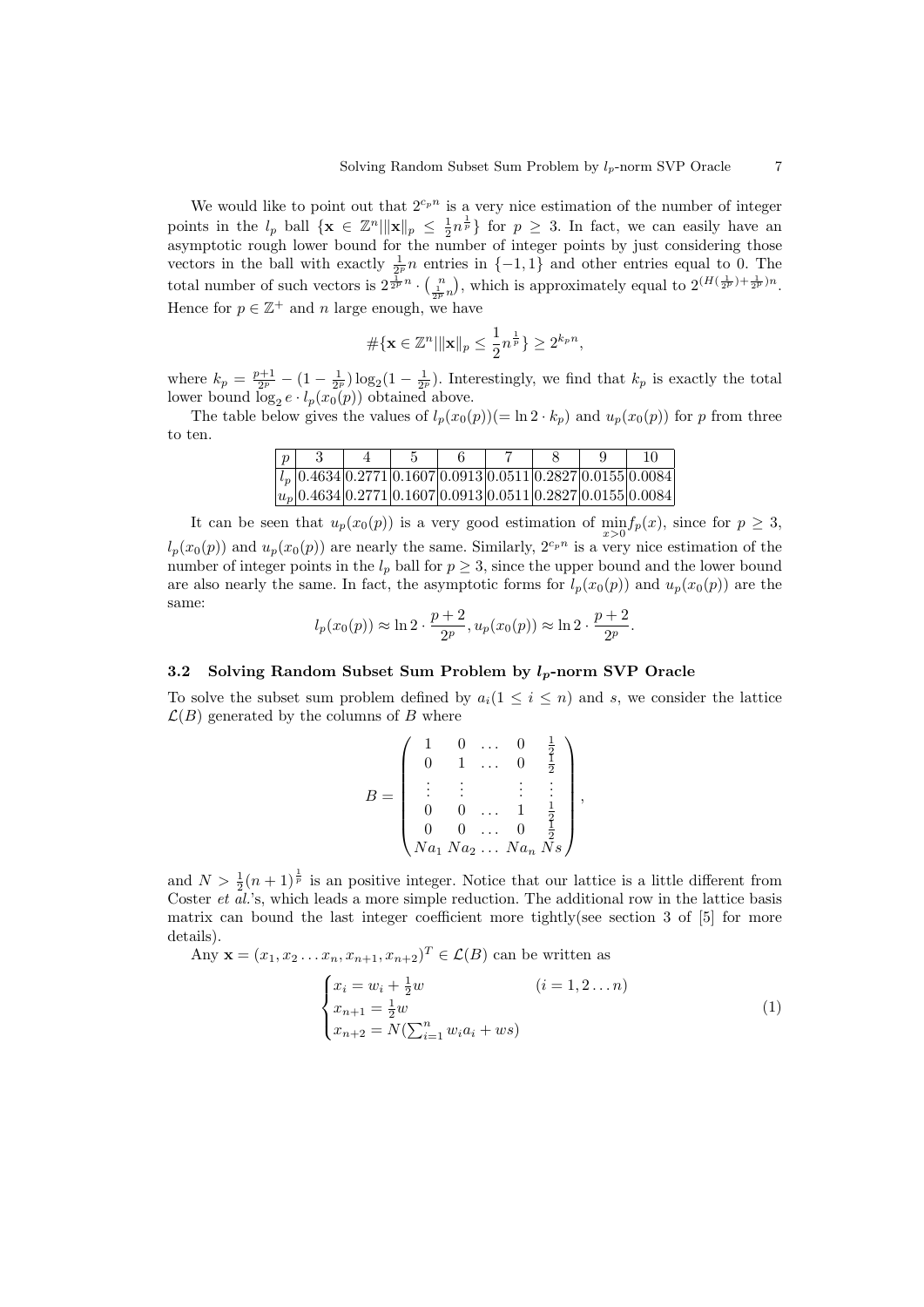with all the  $w_i$ 's and w in  $\mathbb{Z}$ .

For any solution **e** of the subset problem, taking  $w_i = e_i$ ,  $w = -1$ , we get  $\mathcal{L}(B)$  contains a corresponding lattice vector  $\mathbf{e}' = (e'_1 \dots e'_n, -\frac{1}{2}, 0)$  with  $e'_i = e_i - \frac{1}{2} \in \{-\frac{1}{2}, \frac{1}{2}\}.$  Obviously,  $\|\mathbf{e}^{'}\|_{p} = \frac{1}{2}(n+1)^{\frac{1}{p}}.$ 

 $\mathbb{R}^p$  =  $_2$ ( $\mathbb{R}$  + 1)<sup>2</sup>.<br>On the other hand, it is easy to know that any  $\mathbf{y} = (y_1, y_2 \dots y_n, y_{n+1}, y_{n+2})^T \in \mathcal{L}(B)$ of the form  $\overline{a}$ 

$$
\begin{cases} y_i \in \{-\frac{1}{2}w, \frac{1}{2}w\} & (i = 1, 2 \dots n) \\ y_{n+1} = -\frac{1}{2}w \\ y_{n+2} = 0 \end{cases}
$$

where  $w \in \mathbb{Z}\backslash\{0\}$  yields an solution  $(y_1 - \frac{1}{2}, y_2 - \frac{1}{2}, \dots, y_n - \frac{1}{2})$  of the RSSP. Thus, we define the solution set of the subset sum instance

$$
S_n = \{ w(y_1, y_2 \dots y_n, -\frac{1}{2}, 0)^T | |y_i| = \frac{1}{2}, w \in \mathbb{Z} \setminus \{0\} \}.
$$

Then  $\pm \mathbf{e}' \in S_n$ .

By querying the  $l_p$ -norm SVP oracle with  $\mathcal{L}(B)$ , we get a non-zero shortest vector **x**. If  $\mathbf{x} \in S_n$ , then we can recover one solution of the RSSP. So the failure possibility is at most

$$
P = \Pr(\exists \mathbf{x} \in \mathcal{L}(B) \quad \text{s.t.} \quad 0 < \|\mathbf{x}\|_p \le \|\mathbf{e}^{'}\|_p \quad , \mathbf{x} \notin S_n).
$$

For  $\mathbf{x} \in \mathcal{L}(B)$  with  $\|\mathbf{x}\|_p \le \|\mathbf{e}^{'}\|_p = \frac{1}{2}(n+1)^{\frac{1}{p}}, \mathbf{x} \notin S_n$ , we have  $x_{n+2} = 0$  since  $N > \frac{1}{2}(n+1)^{\frac{1}{p}}$ , which implies

$$
\sum_{i=1}^{n} w_i a_i + ws = 0.
$$
 (2)

If w is odd, then  $\mathbf{x} \notin \mathbb{Z}^{n+2}$  and  $|x_i| \geq \frac{1}{2}$  for  $i = 1, 2 \dots n+1$  by (1). Noticing that  $\|\mathbf{x}\|_p \leq$  $\frac{1}{2}(n+1)^{\frac{1}{p}}$ , we must have  $|x_i| = \frac{1}{2}$  and  $w = \pm 1$ , which means  $\mathbf{x} \in S_n$  in this case.

Thus w is even and  $\mathbf{x} \in \mathbb{Z}^{n+\tilde{2}}$ . Using  $x_i = w_i + \frac{1}{2}w$  and  $x_{n+1} = \frac{1}{2}w$ , together with  $(2)$ , we have

$$
\sum_{i=1}^{n} x_i a_i + 2x_{n+1} s - x_{n+1} \sum_{i=1}^{n} a_i = 0.
$$

As a result, the above probability  $P$  can be bounded as

$$
P = \Pr(\exists \mathbf{x} \in \mathcal{L}(B) \text{ s.t. } 0 < \|\mathbf{x}\|_{p} \leq \frac{1}{2}(n+1)^{\frac{1}{p}}, \quad \mathbf{x} \notin S_{n})
$$
\n
$$
\leq \Pr(\exists \mathbf{x} \in \mathbb{Z}^{n+1} \text{ s.t. } 0 < \|\mathbf{x}\|_{p} \leq \frac{1}{2}(n+1)^{\frac{1}{p}},
$$
\n
$$
\sum_{i=1}^{n} x_{i}a_{i} + 2x_{n+1}s - x_{n+1} \sum_{i=1}^{n} a_{i} = 0, (\mathbf{x}^{T}, 0)^{T} \notin S_{n})
$$
\n
$$
\leq \Pr(\sum_{i=1}^{n} x_{i}a_{i} + 2x_{n+1}s - x_{n+1} \sum_{i=1}^{n} a_{i} = 0 : 0 < \|\mathbf{x}\|_{p} \leq \frac{1}{2}(n+1)^{\frac{1}{p}}, (\mathbf{x}^{T}, 0)^{T} \notin S_{n})
$$
\n
$$
\cdot \# \{\mathbf{x} \in \mathbb{Z}^{n+1} \mid \|\mathbf{x}\|_{p} \leq \frac{1}{2}(n+1)^{\frac{1}{p}}\}.
$$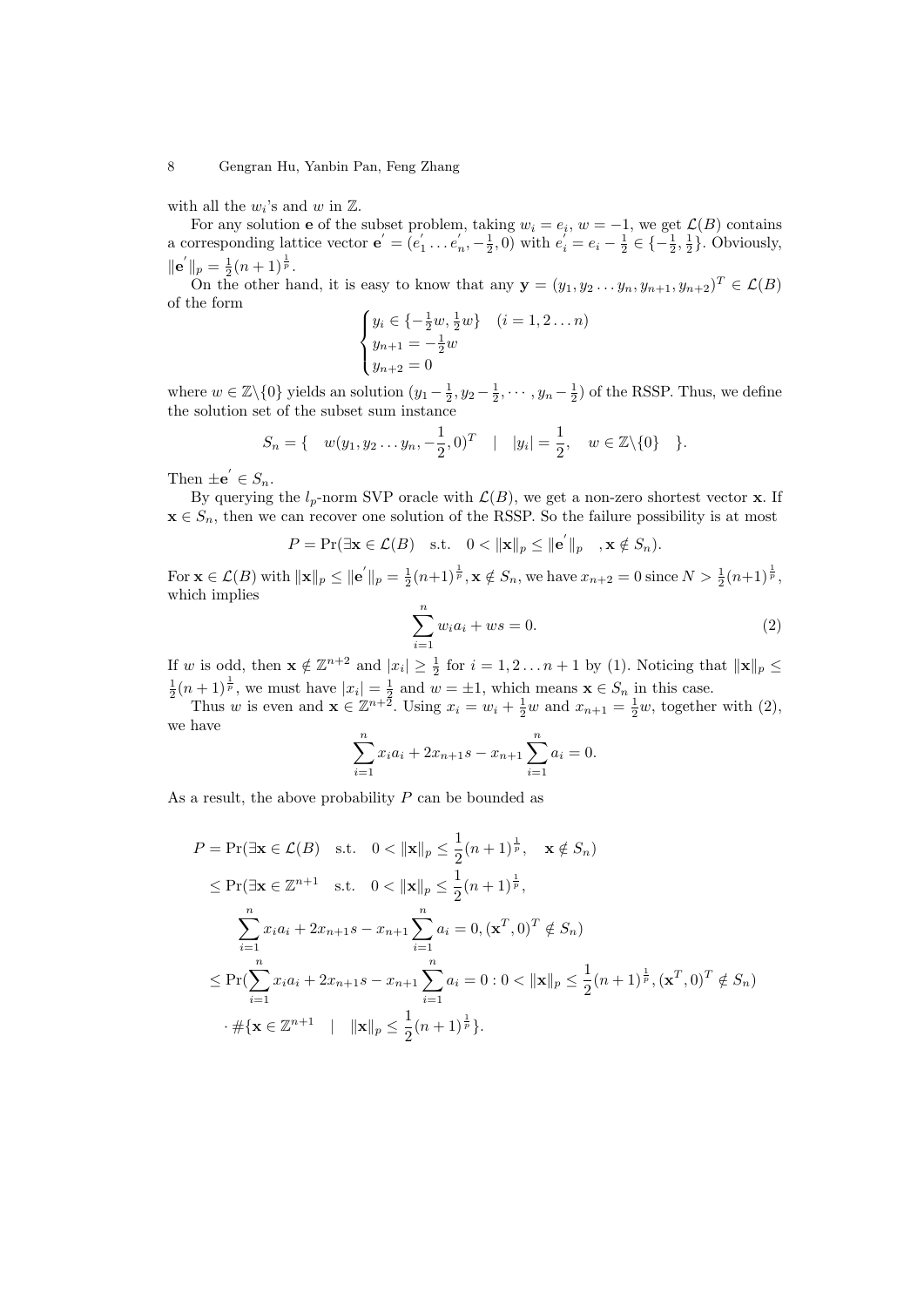For any solution **e**, we have  $s = \sum_{i=1}^{n} e_i a_i$ . Taking  $z_i = x_i + 2x_{n+1}e_i - x_{n+1}$ , we get

$$
\sum_{i=1}^{n} x_i a_i + 2x_{n+1} s - x_{n+1} \sum_{i=1}^{n} a_i = 0 \iff \sum_{i=1}^{n} z_i a_i = 0.
$$

So we have

$$
P \leq \Pr(\sum_{i=1}^{n} z_i a_i = 0, \quad (\mathbf{x}^T, 0)^T \notin S_n) \cdot \# \{ \mathbf{x} \in \mathbb{Z}^{n+1} \mid \|\mathbf{x}\|_p \leq \frac{1}{2} (n+1)^{\frac{1}{p}} \}.
$$

We next show that there exists a j s.t.  $z_j \neq 0$ . For contradiction, if all  $z_j = 0$ , then  $x_j = (1 - 2e_j)x_{n+1}$ . Hence  $|x_j| = |x_{n+1}|$  since  $e_j \in \{0, 1\}$ . By  $0 < ||\mathbf{x}||_p \leq \frac{1}{2}(n+1)^{\frac{1}{p}}$ , we know that  $0 < x_j < \frac{1}{2}$ , which contradicts that  $x_j$ 's are integer. So there exists a j s.t.  $z_j \neq 0$ . Let  $z' = -\sum_{i \neq j} z_i a_i/z_j$ , then

$$
\Pr(\sum_{i=1}^{n} z_i a_i = 0, (\mathbf{x}^T, 0)^T \notin S_n) = \Pr(\sum_{i=1}^{n} z_i a_i = 0, z_j \neq 0)
$$
  

$$
= \Pr(a_j = z')
$$
  

$$
= \sum_{k=1}^{A} \Pr(a_j = z' | z' = k) \cdot \Pr(z' = k)
$$
  

$$
= \sum_{k=1}^{A} \Pr(a_j = k) \cdot \Pr(z' = k)
$$
  

$$
= \frac{1}{A} \sum_{k=1}^{A} \Pr(z' = k)
$$
  

$$
\leq \frac{1}{A}.
$$

Now we obtain

$$
P \le \frac{1}{A} \cdot \# \{ \mathbf{x} \in \mathbb{Z}^{n+1} | \|\mathbf{x}\|_p \le \frac{1}{2} (n+1)^{\frac{1}{p}} \}.
$$
 (3)

By Theorem 1, we can bound  $P$  as

$$
P \le \frac{2^{c_p(n+1)}}{A} = \frac{2^{c_p(n+1)}}{2^{(n/d)}}
$$

When  $d < 1/c_p \triangleq \delta_p$ , P is exponentially small on n, meaning almost all random subset sum instances with density less than  $\delta_p$  can be solved by  $l_p$ -norm SVP oracle. Hence we get the following theorem.

**Theorem 2** For  $p \in \mathbb{Z}^+$  and large enough n, let A be a positive integer,  $a_i(1 \leq i \leq n)$  be independently uniformly random integers between 1 and A,  $e = (e_1, e_2, \dots, e_n)$  be arbitrary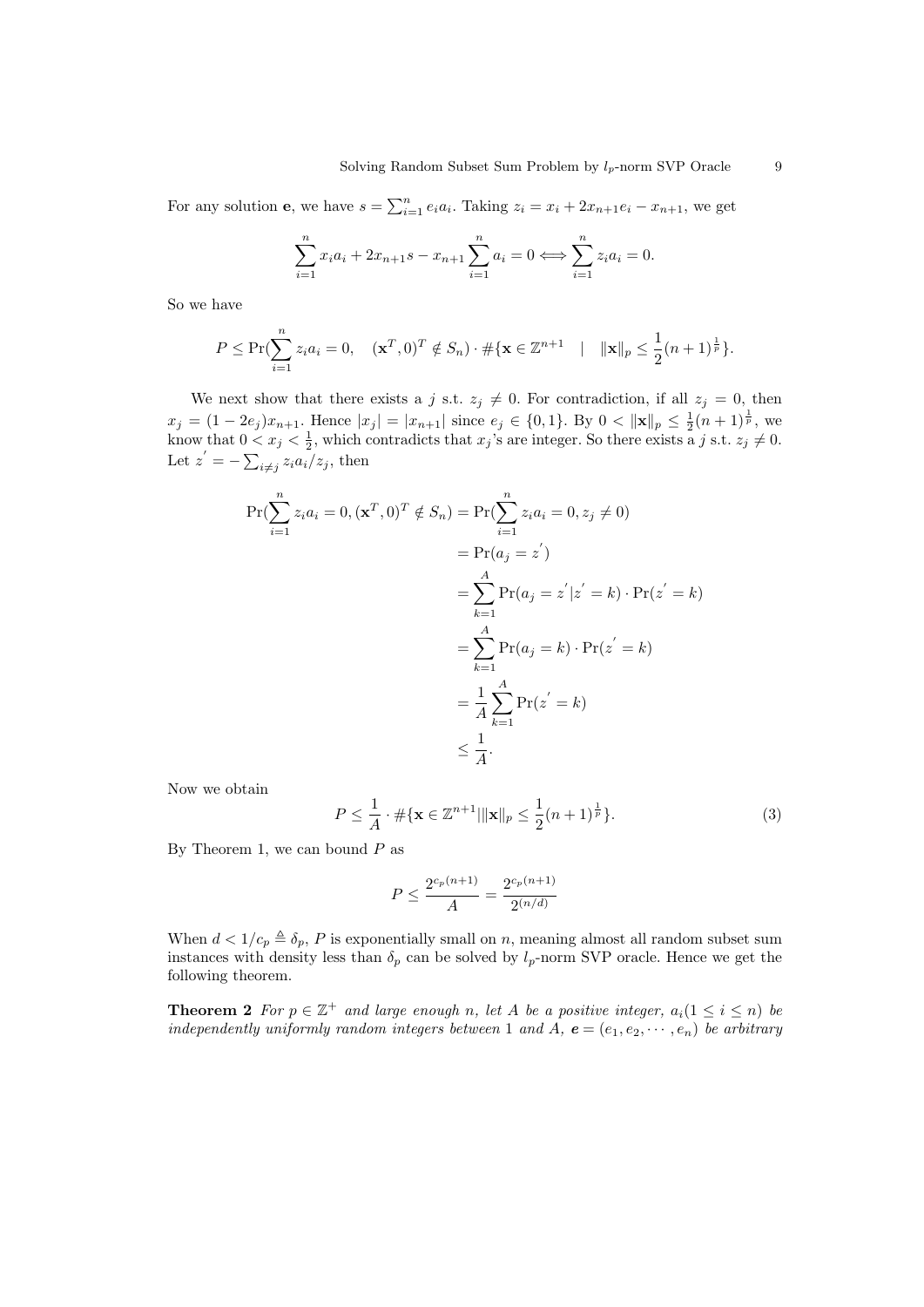non-zero vector in  $\{0,1\}^n$ , and  $s = \sum_{i=1}^n a_i e_i$ . If the density

$$
d = \frac{n}{\log_2 A} < \delta_p = \begin{cases} 0.5761, p = 1 \\ 0.9408, p = 2 \\ 1/(\frac{1}{2^p} \log_2(2^{p+1} - 2) + \log_2(1 + \frac{1}{(2^p - 1)(1 - (\frac{1}{2^{p+1} - 2})^{(2^p - 1)})}))), p \ge 3 \\ \end{cases} \tag{4}
$$

then with probability exponentially close to 1, the subset sum problem defined by  $a_i(1 \leq i \leq n)$ and s can be solved in polynomial time with a single call to an  $l_p$ -norm SVP oracle.

The table below gives the values of  $\delta_p$  for p from one to ten.

|  |  |  |  | $\delta_n$  0.5761 0.9408 1.4957 2.5013 4.3127 7.5907 13.564 24.521 44.750 82.302 |  |
|--|--|--|--|-----------------------------------------------------------------------------------|--|

We also plot the ten  $\log_2 \delta_p$ 's values in the following picture.



Roughly speaking, the asymptotic form for  $\delta_p$  is  $2^p/(p+2)$ . It's easy to see that the upper bound  $\delta_p$  will go increasingly to infinity when p tends to infinity, which implies that an  $l_p$ -norm SVP oracle with larger p will help to solve more random subset sum problems. Another interesting phenomenon is that we can solve the RSSP with density one with the  $l_p$ -norm SVP oracle with  $p \geq 3$  but we can not solve them with  $l_2$ -norm SVP oracle by now. It seems that the hardness of  $l_p$ -norm SVP is not decreasing as p gets larger.

# 4 Conclusion

In this paper, we generalize the classical probabilistic reduction from random subset sum problem to  $l_2$ -norm SVP to the case for  $l_p$ -norm. For any  $p \in \mathbb{Z}^+$ , we can use an  $l_p$ -norm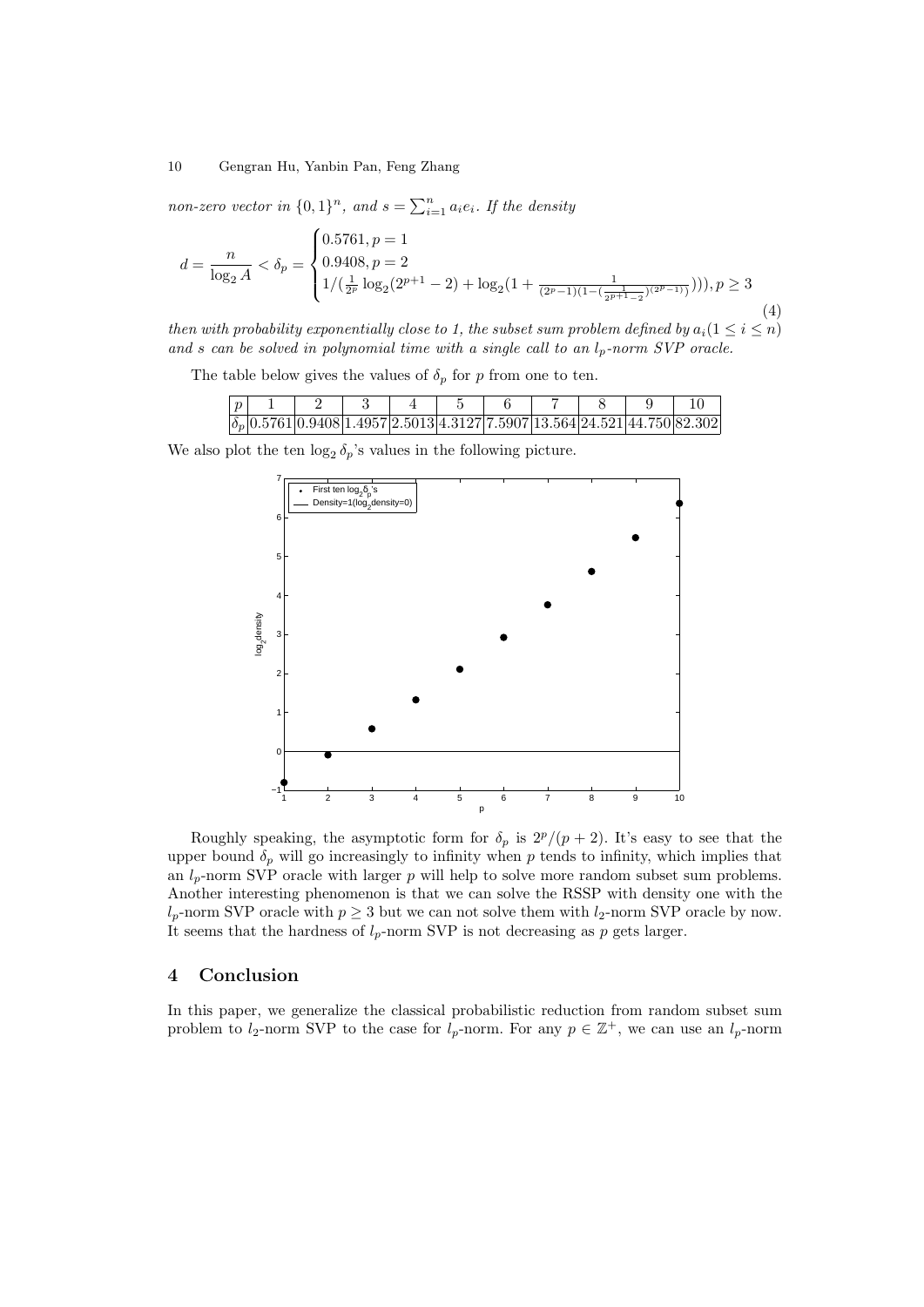SVP oracle to solve almost all random subset sum problem with density bounded by  $\delta_p$ . Since  $\delta_p$  increases as p gets bigger, an  $l_p$ -norm SVP oracle with larger p will help to solve more random subset sum problems. Moreover, an  $l_p$ -norm SVP oracle with  $p \geq 3$  can help solve almost all random subset sum instances with density one, which are thought to be the most difficult instances.

Acknowledgement. We thank the anonymous referees for putting forward their excellent suggestions on how to improve the presentation of this paper.

# References

- 1. Ajtai, M.: Gennerating hard instances of lattice problems. In: STOC 1996, pp. 99-108. ACM Press, New York(1996)
- 2. Ajtai, M., Dwork, C.: A public-key cryptosystem with worst-case/average-case equivalence. In: STOC 1997, pp. 284-293. ACM Press, New York(1997)
- 3. Ajtai, M.: The shortest vector problem in L2 is NP-hard for randomized reductions(extended abstract). In: 30th Annual ACM Symposium on Theory of Computing, pp. 266-275. ACM Press, New York (1998)
- 4. Babai, L., On Lovasz' lattice reduction and the nearest lattice point problem. Combinatorica, 6(1): pp. 1-13. Springer, Heidelberg(1986)
- 5. Coster, M.J., Joux, A., Lamacchia, B.A., Odlyzko, A.M., Schnorr, C.P., Stern, J.: An improved low-density subset sum algorithm. Computational Complexity. 2, 111-128(1992)
- 6. Dadush, D., Peikert, C., Vempala, S.: Enumerative lattice algorithms in any norm via M ellipsoid coverings. In: FOCS 2011, pp. 580-589. IEEE Computer Society Press(2011)
- 7. Frieze, A.M.: On the Lagarias-Odlyzko algorithm for the subset sum problem. SIAM J. Comput. 18, 550-558(1989)
- 8. Gentry, C.: Fully homomorphic encryption using ideal lattices. In: STOC 2009, pp. 169-178. ACM Press, New York(2009)
- 9. Gentry, C., Peikert, C., Vaikuntanathan, V.: Trapdoors for hard lattices and new cryptographic constructions. In: STOC 2008, pp. 197-206. ACM Press, New York(2008)
- 10. Goldreich, D., Micciancio, D., Safra, S., Seifert, J.P.: Approximating shortest lattice vectors is not harder than approximating closest lattice vectors, Information Processing Letters. 71(2), 55-61(1999)
- 11. Hoffstein, J., Pipher, J., Silverman, J.H.: NTRU: A Ring-Based Public Key Cryptosystem. In: Buhler, J.P.(eds.) Proceedings of Algorithmic Number Theory. LNCS, vol. 1423, pp. 267-288. Springer-Verlag(1998)
- 12. Hoffstein, J., Howgrave-Graham, N., Pipher, J., Silverman, J., Whyte, W.: NTRUSign: Digital Signatures Using the NTRULattice. In: CT-RSA 2003. LNCS, Vol. 2612, pp. 122-140. Springer-Verlag(2003)
- 13. Impagliazzo, R., Naor, M.: Efficient Cryptographic Schemes Provably as Secure as Subset Sum, Journal of Cryptology. 9, 199-216(1996)
- 14. Lenstra, A.K., Lenstra, H.W.Jr., Lovasz, L.: Factoring polynomials with rational coefficients, Mathematische Annalen. 261, 513-534 (1982)
- 15. Lagarias, J.C., Odlyzko, A.M.: Solving low-density subset sum problems. J. Assoc. Comp. Mach. 32(1), 229-246(1985)
- 16. Lyubashevsky, V., Micciancio, D., Peikert, C., Swifft, A.R.: A modest proposal for fft hashing. In: Fast Software Encryption (FSE) 2008. LNCS, pp. 54-72. Springer-Verlag(2008)